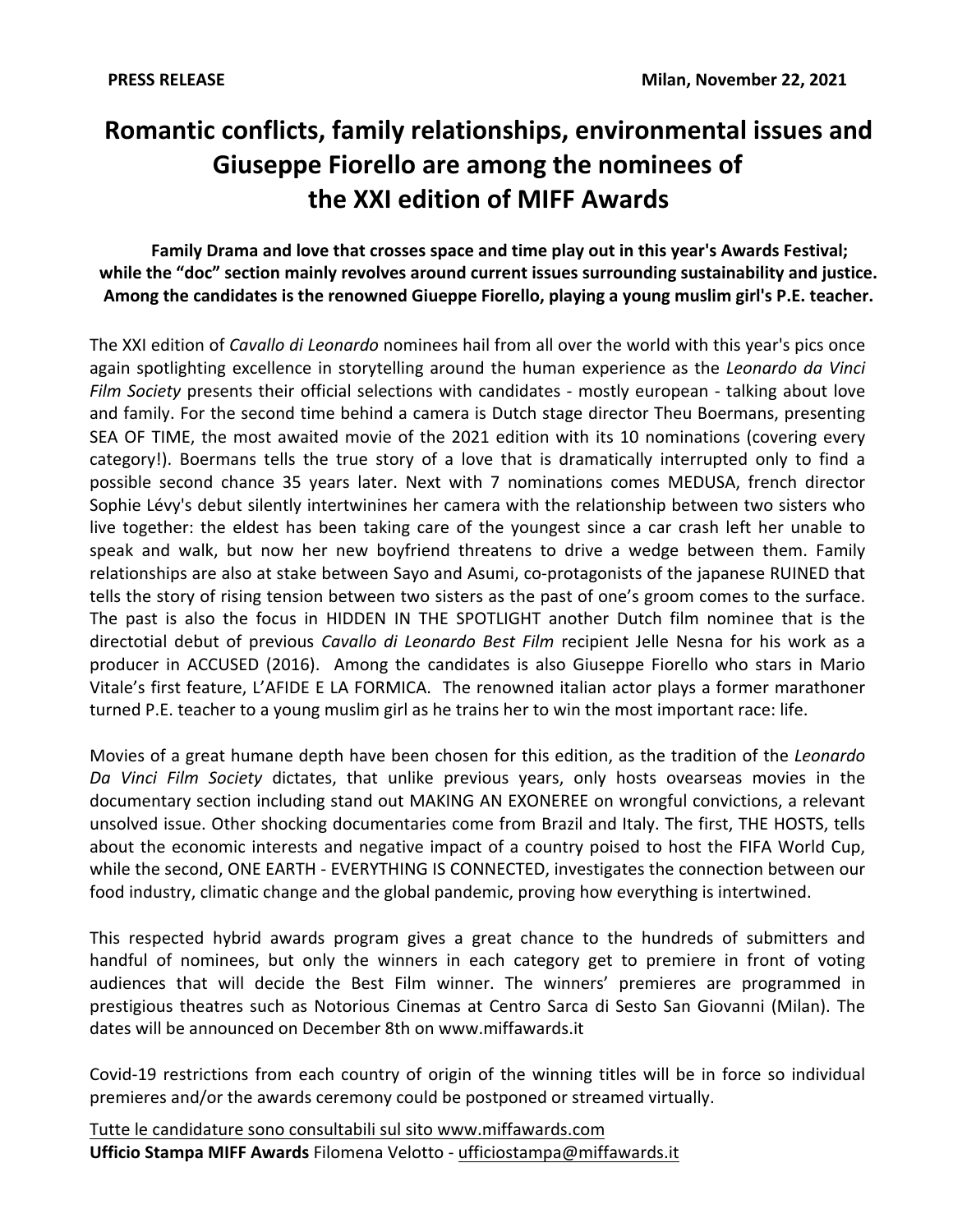## MIFF AWARDS 2021 NOMINATIONS BY CATEGORY

#### • BEST FILM 1

This category is decided from among the winners of any category and chosen solely by the audience votes during the festival screenings of the categorywinning films (previously voted by LDVFS), and it's shared by Fictions and Documentary Feature Films. (see following page).

#### **• BEST DIRECTING**

**Bovary** Jaco Van Dormael **Medusa** Sophie Levy **Ruined** Taro Miyaoka **Sea of Time** Theu Boermans **The Last Bath** David Bonneville

#### **4 . BEST ACTING PERFORM. MALE**

**Bovary** Koen De Sutter **Nightline** Karel Roden L'afide e la formica Giuseppe Fiorello **Sea of Time** Gijs Scholten van Aschat **Vladivostok Andrey Gryzlov** 

#### **6 . BEST CINEMATOGRAPHY**

**Bovary** Juliette Van Dormael **Medusa** Nicolas Desaintquentin **Nightline** Jan Suster **Sea of Time** Myrthe Mosterman **The Last Bath** Vasco Viana

#### 8 . BEST MUSIC&SOUND DESIGN (DOCs inc.) **Flowers and Rain** Seeda **Dear Sirs** James Craft **Sea of Time Fons Merkies One Earth Everything is Connected** Sebastian Boehnke **Vladivostok** Yuri Poteyenko

#### 10 . BEST SUPPORTING ACTOR

**Medusa Arnaud Valois Ruined** Kenta Kiguchi **Sea of Time** Reinout Scholten van Aschat **The Last Bath** Martim Canavarro **Vladivostok** Ivan Shakhnazarov

### **3 · BEST SCREENWRITING**

**Hidden in the Spotlight** Karen van Holst Pellekaan **Medusa** Sophie Levy **Ruined** Kazuomi Makita **Sea of Time** Marieke van der Pol Vladivostok Aleksey Buzin, Karen Shakhnazarov

#### **5 · BEST ACTING PERFORM. FEMALE**

**Bovary** Maaike Neuville Medusa Roxane Mesquida **Nightline** Barbora Bockova **Sea of Time** Sallie Harmsen **The Last Bath** Anabela Moreira

#### 7 • BEST EDITING (DOCs included) **Bovary**

Günter Hoogstyn Ruined Taro Miyaoka **Sea of Time** Herman P. Koerts, Job ter Burg **One Earth Everything is Connected** Francesco de Augustinis **Dear Sirs** Mark Pedri

## 9 . BEST SUPPORTING ACTRESS

**Hidden in the Spotlight** Georgina Verbaan **Medusa** Anamaria Vartolomei **Ruined** Rumi Hiiragi **Sea of Time** Elsie de Brauw **Vladivostok** Anastasia Talyzina

11 . BEST DOCUMENTARY FILM **Dear Sirs** Mark Pedri, Carrie Pedri **One Earth Everything is Connected** Francesco de Augustinis **Directed By** Steve Race **Making an Exoneree** Rob Dorfmann, Cindy Dorfmann **The Hosts** Carla Dauden